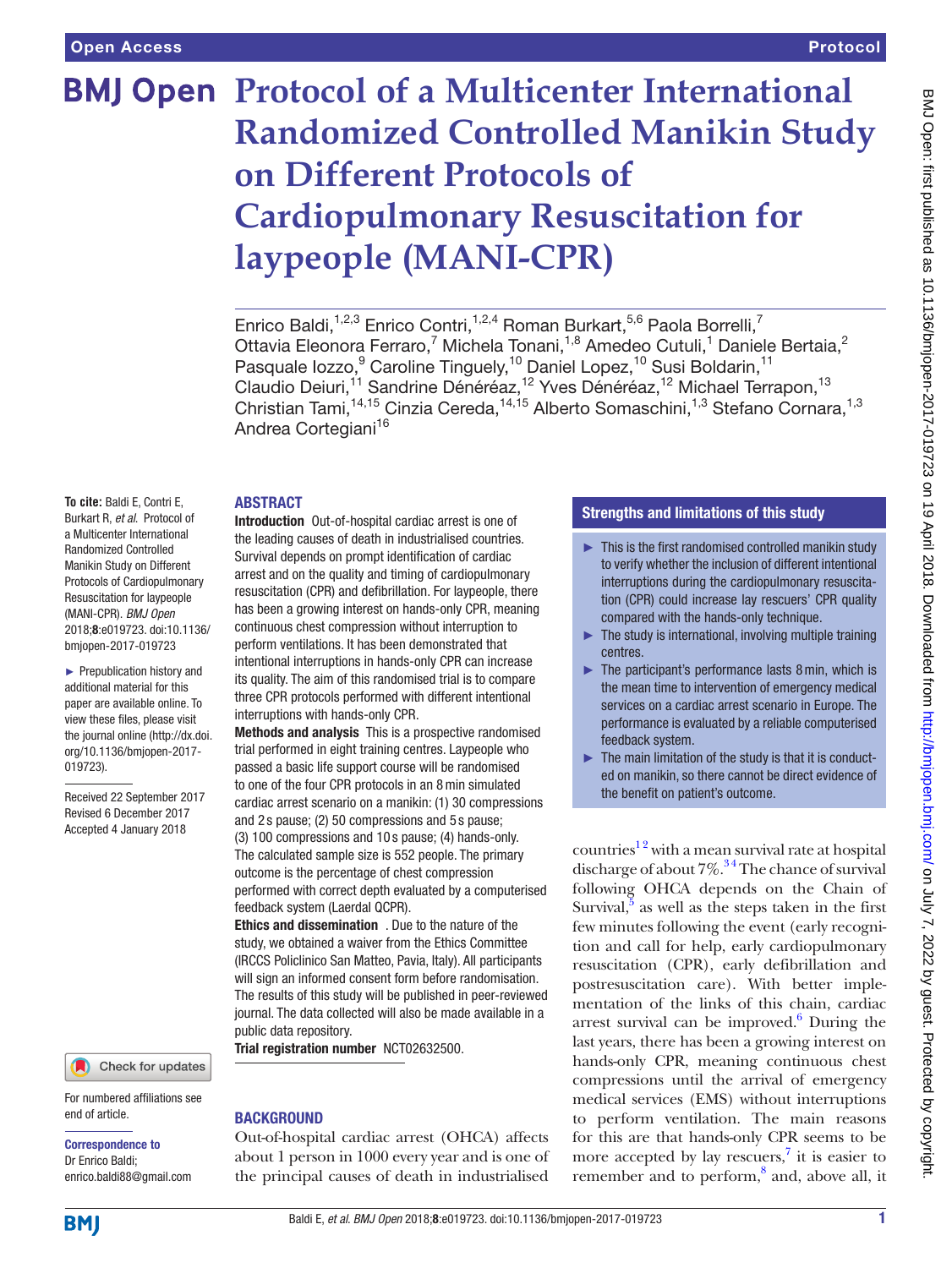has been demonstrated that there are no significant differences in terms of efficacy compared with standard CPR at least in the first minutes after OHCA, $9-16$  which are the minutes in which it is more probably that a lay rescuer can intervene. For these reasons, the International Liaison Committee on Resuscitation (ILCOR) 2015 recommendations suggested this technique for untrained bystanders or for bystanders who are unwilling to give rescue breaths.<sup>[17](#page-5-6)</sup> ILCOR 2015 recommendations have also pointed out the need for high-quality CPR, namely a CPR with compressions of adequate rate (between 100 and 120/min), adequate depth (between 5 and 6cm), with complete chest recoil between compressions and with minimised interruptions between compressions. High-quality CPR can improve the survival after an OHCA, $81\frac{17}{7}$  but it has been demonstrated that the quality of hands-only CPR decreases after  $1 \text{min}$ .<sup>[18](#page-5-7)</sup> Since the mean time to intervention of EMS on a cardiac arrest scenario in Europe is about  $8$ min, $19$  it is easy to understand that it is very difficult to perform a high-quality CPR until the arrival of EMS with the hands-only technique. It has also been shown that a 10s pause in the hands-only CPR protocol can increase its quality, $2^0$  but there is limited evidence to support any CPR protocols for lay rescuers who are unwilling to give rescue breaths, except to perform chest compressions continuously until EMS arrival.

The aim of our study is to verify whether the inclusion of intentional interruptions of different frequency and duration during the CPR could increase lay rescuers' CPR quality during an 8min scenario compared with the hands-only technique.

## Methods and analysis Trial centres

This randomised study will be performed in eight training centres, four in Italy and four in Switzerland. The full list of participating centres can be found at the trial registration website (NCT02632500). All the involved centres have experience in organising Basic Life Support/Automatic External Defibrillation (BLS/AED) courses for laypeople according to ILCOR 2015 guidelines, with the use of visual CPR feedback systems. The enrolment started in April 2016 and we expected to conclude the enrolment by August 2018.

## Participants, study flow and recruitment

For the purpose of this study, laypeople within an age range of 18–80 follow a standard BLS/AED course according to ILCOR 2015, with a maximum certified instructor:participants ratio of 1:6, using Laerdal QCPR feedback system. Laerdal QCPR is a real-time visual feedback system able to measure CPR quality that can be connected wireless to a training manikin (Laerdal Resusci Anne QCPR). Other information about this system can be retrieved at the manufacturer's website. $^{21}$  All the centres use the real-time feedback during their courses according to the recent evidence that this type of feedback improves the CPR performance of the laypeople.<sup>[22–27](#page-5-11)</sup> [Figure](#page-2-0) 1 shows the study flow and

[figure](#page-3-0) 2 shows the timeline as recommended by the Standard Protocol Items: Recommendations for Interventional Trials. The standard BLS/AED course used by all the participating centres is detailed in online [supplementary file 1](https://dx.doi.org/10.1136/bmjopen-2017-019723). Participants will perform 1min training during the course with Laerdal QCPR to check and correct their CPR skill. At the end of each course, in order to test participants' performance, 1min of compression-only CPR on the Resusci Anne QCPR manikin without visual feedback will be recorded. We chose the duration of 1min in order to minimise the deterioration of chest compression quality due to fatigue according to the results from Nishiyama  $et \t a l<sup>18</sup>$  $et \t a l<sup>18</sup>$  $et \t a l<sup>18</sup>$ This performance will be saved according to the required standard (surname, name, age, sex, height in cm, weight in kg, 1min). People reaching ≥75% in the parameters 'percentage of compressions with correct rate', 'percentage of compressions with correct depths', 'percentage of correctly released compressions' and 'percentage of compressions with correct hand position' at 1min test will be asked to participate in the study. We decided to enrol only the people who reached that performance in order to eliminate any bias due to heterogeneity of the individual quality of CPR. Considering the aim of the study, which is to verify the superiority of a technique respect to another one, we prefer to select only people who reached a goodquality CPR because this approach reduces the possibility of differences in baseline and anthropometric characteristics among the four techniques. In particular, the value of 75% was chosen according to manufacturer's indications, which considers 'Advanced CPR Performer' those who reach that value. This was also confirmed by consensus among authors and was already used in a previous study performed in one of the centres participating in this protocol. $^{22}$  People must sign an informed consent before participating and must fill in the International Physical Activity Questionnaire concerning the physical activities that people do as part of their everyday lives (online [supplementary file 2](https://dx.doi.org/10.1136/bmjopen-2017-019723)).

## Study groups and tests

The enrolled participants will be randomised to one of four study techniques (30 compressions and 2s of pause (30c2s), 50 compressions and 5s of pause (50c5s), 100 compressions and a 10s of pause (100c10s) or continuous chest compressions without any interruptions (hands-only). People will be asked to carry out an 8min performance according to the randomised technique on the Laerdal Resusci Anne QCPR manikin connected to the QCPR software without any type of feedback or help. At the end, the performance of each subject will be saved according to the previously described standard specifying the technique at which they were assigned. We chose single rescuer CPR for 8min considering the mean time of EMS intervention on an OHCA in Europe and the fact that about 70% of OHCA occurs at home, where it is more probable that the bystander is alone, as confirmed by the evidence present in literature.<sup>28 29</sup> Before the test, the investigators will explain to the participant that if during the test he/she should not be able to continue according to the protocol scheme for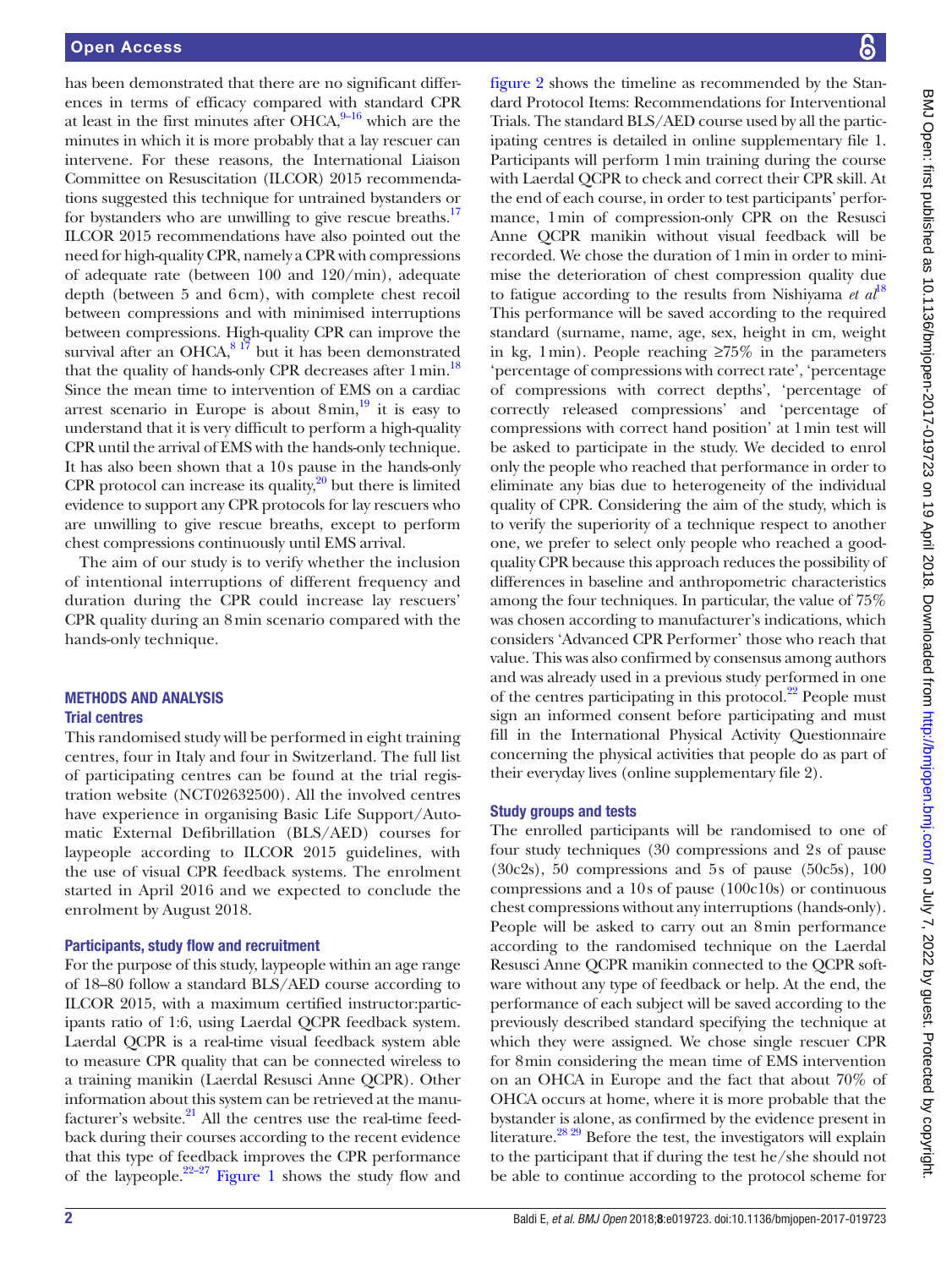

## **CONSORT 2010 Flow Diagram**



<span id="page-2-0"></span>Figure 1 Flow chart of the study. BLS/AED, Basic Life Support/Automatic External Defibrillation; CPR, cardiopulmonary resuscitation.

fatigue, he/she could stop to rest, if needed. The registration, however, will continue until the end of the 8min. Each participant should continue the test, according to his/her possibilities, up to the end of 8min, as in a real scenario. In order to ensure the highest possible quality of data and consistency between the different participating centres, the 8min test for each participant will be video-recorded.

## **Outcomes**

The primary endpoint is the percentage of compressions with correct depth (at least 5 cm) among the groups. Secondary endpoints are the percentage of correctly released compressions, the percentage of compressions with correct hand position, the compression rate, the number and the lengths of the interruptions taken to rest and flow fraction, namely the percentage of time where compressions were given. All the endpoints will be evaluated considering the whole 8min performance carried out by each participant. All the variables will be registered by the Laerdal QCPR software.

## Sample size calculation and randomisation

We calculated the sample size to assess the superiority of each chest compression technique, differentiated for the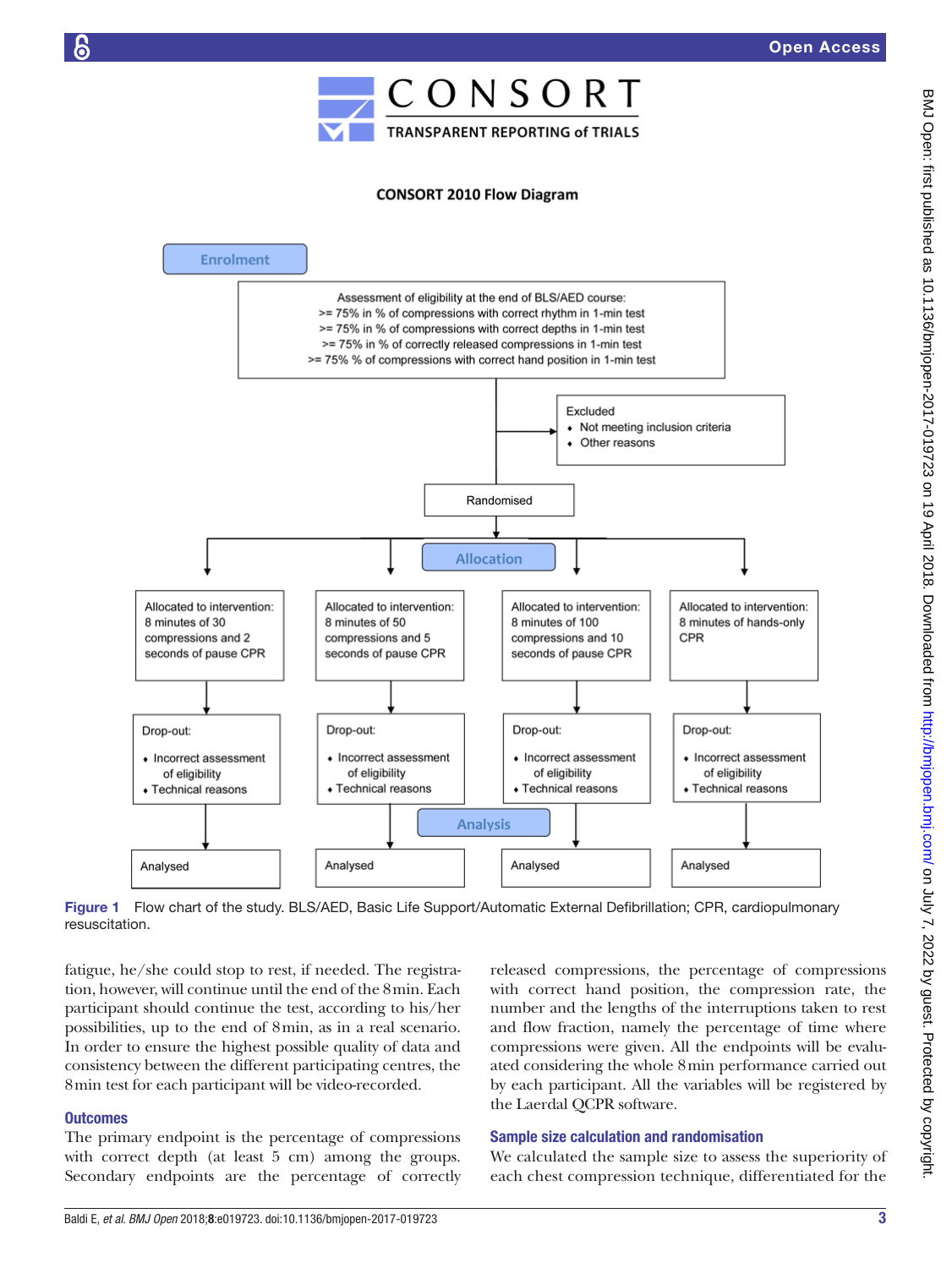|                                                                                                                                                                                                                                                                                                                     | <b>STUDY PERIOD</b>     |                         |                          |                              |
|---------------------------------------------------------------------------------------------------------------------------------------------------------------------------------------------------------------------------------------------------------------------------------------------------------------------|-------------------------|-------------------------|--------------------------|------------------------------|
|                                                                                                                                                                                                                                                                                                                     | <b>Enrolment</b>        | <b>Allocation</b>       | <b>Post-allocation</b>   | <b>Close-out</b>             |
| <b>TIMEPOINT**</b>                                                                                                                                                                                                                                                                                                  | 1-minute<br>test        | $\overline{0}$          | 8-minute test            | <b>Saving</b><br>performance |
| <b>ENROLMENT:</b>                                                                                                                                                                                                                                                                                                   |                         |                         |                          |                              |
| <b>Eligibility screen</b>                                                                                                                                                                                                                                                                                           | $\overline{\mathsf{x}}$ |                         |                          |                              |
| <b>Informed consent</b>                                                                                                                                                                                                                                                                                             | $\underline{X}$         |                         |                          |                              |
| <b>Allocation</b>                                                                                                                                                                                                                                                                                                   |                         | $\overline{\mathsf{X}}$ |                          |                              |
| <b>INTERVENTIONS:</b>                                                                                                                                                                                                                                                                                               |                         |                         |                          |                              |
| 30c2s protocol                                                                                                                                                                                                                                                                                                      |                         |                         | $\overline{\mathsf{X}}$  |                              |
| 50c5s protocol                                                                                                                                                                                                                                                                                                      |                         |                         | $\underline{x}$          |                              |
| 100c10s protocol                                                                                                                                                                                                                                                                                                    |                         |                         | $\underline{\mathsf{X}}$ |                              |
| <b>Hands-only CPR protocol</b>                                                                                                                                                                                                                                                                                      |                         |                         | X                        |                              |
| <b>ASSESSMENTS:</b>                                                                                                                                                                                                                                                                                                 |                         |                         |                          |                              |
| Age, Sex, Height in cm, Weight in Kg,<br><b>IPAQ</b> score                                                                                                                                                                                                                                                          | $\overline{\mathsf{X}}$ |                         |                          |                              |
| "percentage of compressions with<br>correct rate", "percentage of<br>compressions with correct depths",<br>"percentage of correctly released<br>compressions", "percentage of<br>compressions with correct hand<br>position", "number and the lengths of<br>the interruptions taken to rest" and<br>"flow fraction" |                         |                         |                          | $\overline{\mathsf{X}}$      |

<span id="page-3-0"></span>Figure 2 Timeline of enrolment, interventions and assessments. CPR, cardiopulmonary resuscitation; IPAQ, International Physical Activity Questionnaire.

corresponding break in seconds, compared with 'hands only' technique and taking into account the results of unpublished pilot study from our group—the information for all the techniques in study is made from a pilot study where data come from 20 voluntaries (the percentage of compressions with correct depth, the primary outcome for this study, for each technique was found to be 66.5% for 'hands only', 84.7% for the 30c2s, 91.7% for the 50c5s and 81.7% for the 100c10s) — with a 90% power at a two-tailed significance level of 5%. We also assume a 20% increase in the sample size to take into account potential dropout. The calculated number of participants for each technique is 138 for a final sample of  $552.^{36\,31}$  A randomisation list for each centre, balanced for each technique, will be created out using a web resource.<sup>[31](#page-5-14)</sup>

## **Blinding**

During the BLS/AED courses, investigators are blinded to allocation group. The randomisation group for each

participant is specified in sealed opaque envelopes that must be opened after the 1min test.

## Data extraction and statistical analysis

Data will be extracted through a computer-based process. At the end of each participant's performance, Laerdal QCPR creates a Microsoft Excel file (.xml) in a computer folder. All these files will be extracted and sent to the coordinating centre at the end of enrolment. The coordinating centre will exclude any file not compliant for technical reasons or for incorrect assessment for eligibility (dropout). These data will be incorporated in a single Microsoft Excel 2016 database and then will be analysed as follows.

The main descriptive statistics as mean and SD or median and IQR will be used to describe all the variables collected during the study. The  $X^2$  test will be used to evaluate differences between categorical variables, whereas one-way analysis of variance or the Student's t-test will be used to evaluate differences in continuous variables. If the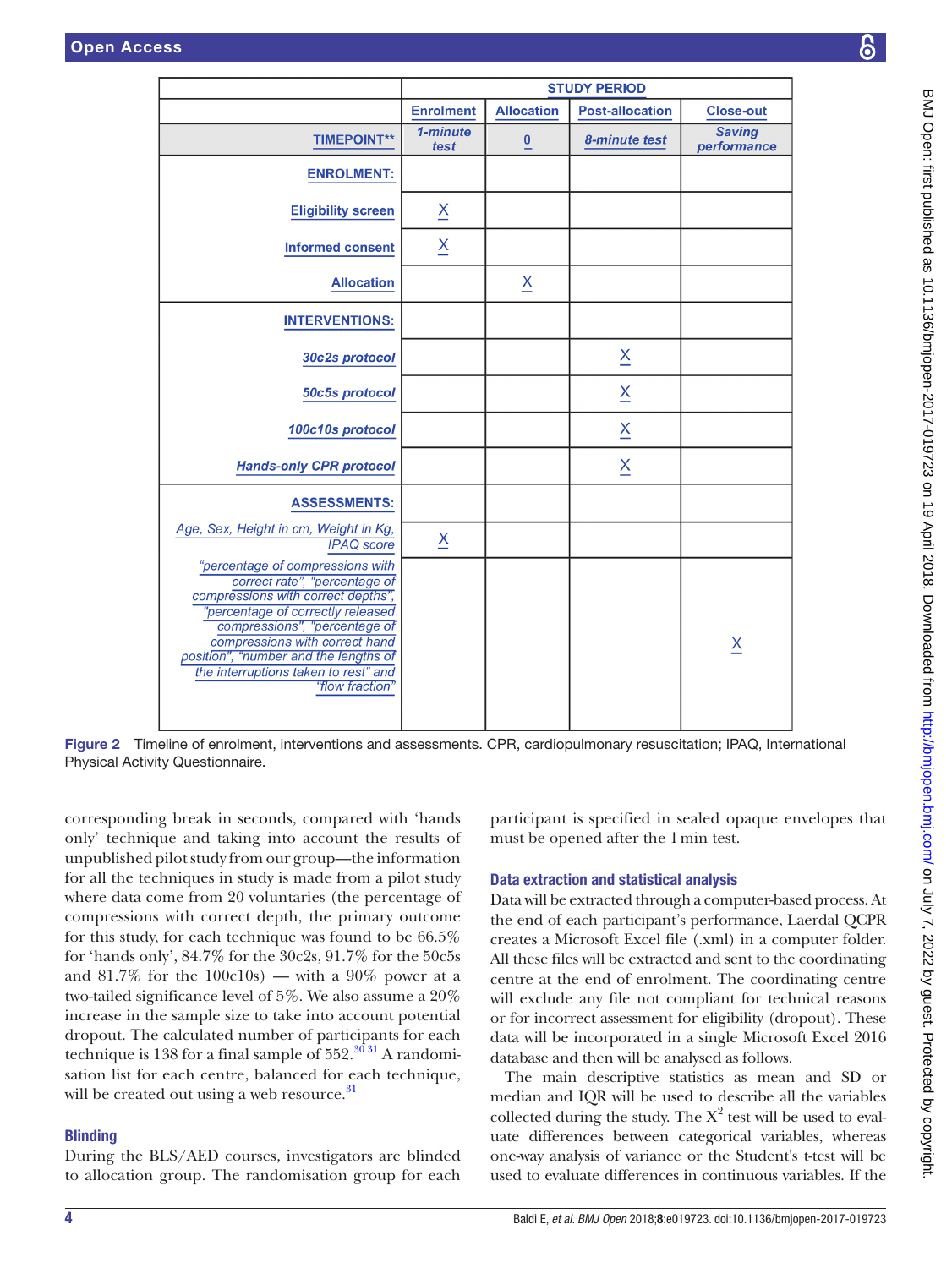condition of normality will be not respected, an analogous non-parametric test (Mann-Whitney or Kruskal-Wallis test) will be used. To investigate the differences of each chest compression technique to 'hands only', a multiple test for proportion will be performed. At the end of data collection, a quality control of data will be made, and in-depth analysis will also be evaluated. We will perform a stratified analysis to control the possible confounders.

The P value of 0.05 will be considered significant in any case, except for multiple comparisons where the level of significance will be divided for the number of comparisons of interest. All the statistical analyses were performed using Stata V.14.

## Ethics and dissemination Research ethics approval

The study has been submitted to a regional ethics committee for medical research (IRCCS Policlinico San Matteo, Pavia, Italy) and was considered exempted from evaluation, in accordance with the Italian law, due to the nature of the study not involving real patients.

## Consent or assent

At the end of the BLS/AED, after passing the 1min test, participants were asked to sign an informed consent form to join the trial. The form explicitly contains also the request to record a video during the 8min performance. All the documents are written in the language of the region in which each training centre operates.

## **Confidentiality**

The original documents and files will be kept at the trial sites for 15 years. The lead investigator is responsible for data and file storage. All the files and videos of the 1 and 8min performances are sent to the coordinating centre (Pavia nel Cuore, Pavia, Italy) for quality evaluation and statistical analysis. The lead investigator (EB) is responsible for data and files storage from all centres for 15 years.

## **PERSPECTIVE**

In this protocol, we described our randomised trial comparing four CPR strategies performed by laypeople in a simulated 8min cardiac arrest scenario in terms of CPR quality measured by a computerised feedback system. The strengths of this trial are the multicentre randomised design, the inclusion of participant with an objective and equal performance quality and the use of a reliable feedback system (Laerdal QCPR) for both training and data registration[.26 27 30](#page-5-15) The main limitation of our study is that it was performed on manikin, so there cannot be direct evidence of benefit on patient's outcome. Another limitation is that our study design is able to detect superiority of three different CPR protocols compared with hands-only CPR. The eventual superiority of one CPR protocol over

## Steering committee

Enrico Baldi, Enrico Contri, Roman Burkart, Andrea Cortegiani.

#### Author affiliations

 Pavia nel Cuore ONLUS, Pavia, Italy Robbio nel Cuore ONLUS, Robbio, Italy School of Cardiovascular Disease c/o Fondazione IRCCS Policlinico San Matteo, University of Pavia, Pavia, Italy Department of Anesthesia and Intensive Care, Fondazione IRCCS Policlinico San Matteo, Pavia, Italy Swiss Resuscitation Council, Bern, Switzerland Fondazione Ticino Cuore, Breganzona, Switzerland Unit of Biostatistics and Clinical Epidemiology, Department of Public Health,

Experimental and Forensic Medicine, University of Pavia, Pavia, Italy <sup>8</sup> Emergency Medicine Department, Ospedale Maggiore di Lodi, Lodi, Italy <sup>9</sup> General Intensive Care Unit, Policlinico Paolo Giaccone, University of Palermo,

Palermo, Italy <sup>10</sup>Emergency Training Center, Cugy, Switzerland

<sup>11</sup> Centro Studi e Formazione Gymnasium, Pordenone, Italy <sup>12</sup>École Supérieure d'Ambulancier et Soins d'Urgence Romande (ES-ASUR),

Lausanne, Switzerland

13FormaMed Sàrl, Cortaillod, Switzerland

<sup>14</sup>Federazione Cantonale Ticinese Servizi Autoambulanze, Lugano, Switzerland 15Accademia di Medicina d'Urgenza Ticinese (AMUT), Breganzona, Switzerland <sup>16</sup>Section of Anesthesia Analgesia, Intensive Care and Emergency, Department of Biopathology and Medical Biotechnologies (DIBIMED), Policlinico Paolo Giaccone, University of Palermo, Palermo, Italy

Contributors RB, AS and SC were involved in drafting the study protocol. PB and OEF were involved in statistical planning and drafting of the study protocol. MT, AC, DB, PI, CT, DL, SB, CD, SD, YD, MT, CT and CC were involved in the involvement and management of participating centres. AC was involved in drafting and revising the study protocol. EC developed the idea for this trial and was involved in drafting and revising the study protocol. EB conceived and developed the idea for this trial, was involved in drafting and revising the study protocol and was the principal investigator of this trial. All authors are involved in data acquisition and approved the final version of the manuscript.

Funding Laerdal Italia provided funding to pay the open access publication charges for this article.

Disclaimer Laerdal Italia had no role in the study design and will have no role in the data collection, analysis or dissemination of study results.

Competing interests None declared.

Patient consent Obtained

Ethics approval IRCCS Policlinico San Matteo, Pavia, Italy

Provenance and peer review Not commissioned; externally peer reviewed.

Open Access This is an Open Access article distributed in accordance with the Creative Commons Attribution Non Commercial (CC BY-NC 4.0) license, which permits others to distribute, remix, adapt, build upon this work non-commercially, and license their derivative works on different terms, provided the original work is properly cited and the use is non-commercial. See: [http://creativecommons.org/](http://creativecommons.org/licenses/by-nc/4.0/) [licenses/by-nc/4.0/](http://creativecommons.org/licenses/by-nc/4.0/)

© Article author(s) (or their employer(s) unless otherwise stated in the text of the article) 2018. All rights reserved. No commercial use is permitted unless otherwise expressly granted.

#### **REFERENCES**

- <span id="page-4-0"></span>1. Priori SG, Aliot E, Blomstrom-Lundqvist C, *et al*. Task Force on Sudden Cardiac Death of the European Society of Cardiology. *[Eur](http://dx.doi.org/10.1053/euhj.2001.2824)  [Heart J](http://dx.doi.org/10.1053/euhj.2001.2824)* 2001;22:1374–450.
- 2. Kette F, Sbrojavacca R, Rellini G, *et al*. Epidemiology and survival rate of out-of-hospital cardiac arrest in north-east Italy: The F.A.C.S.